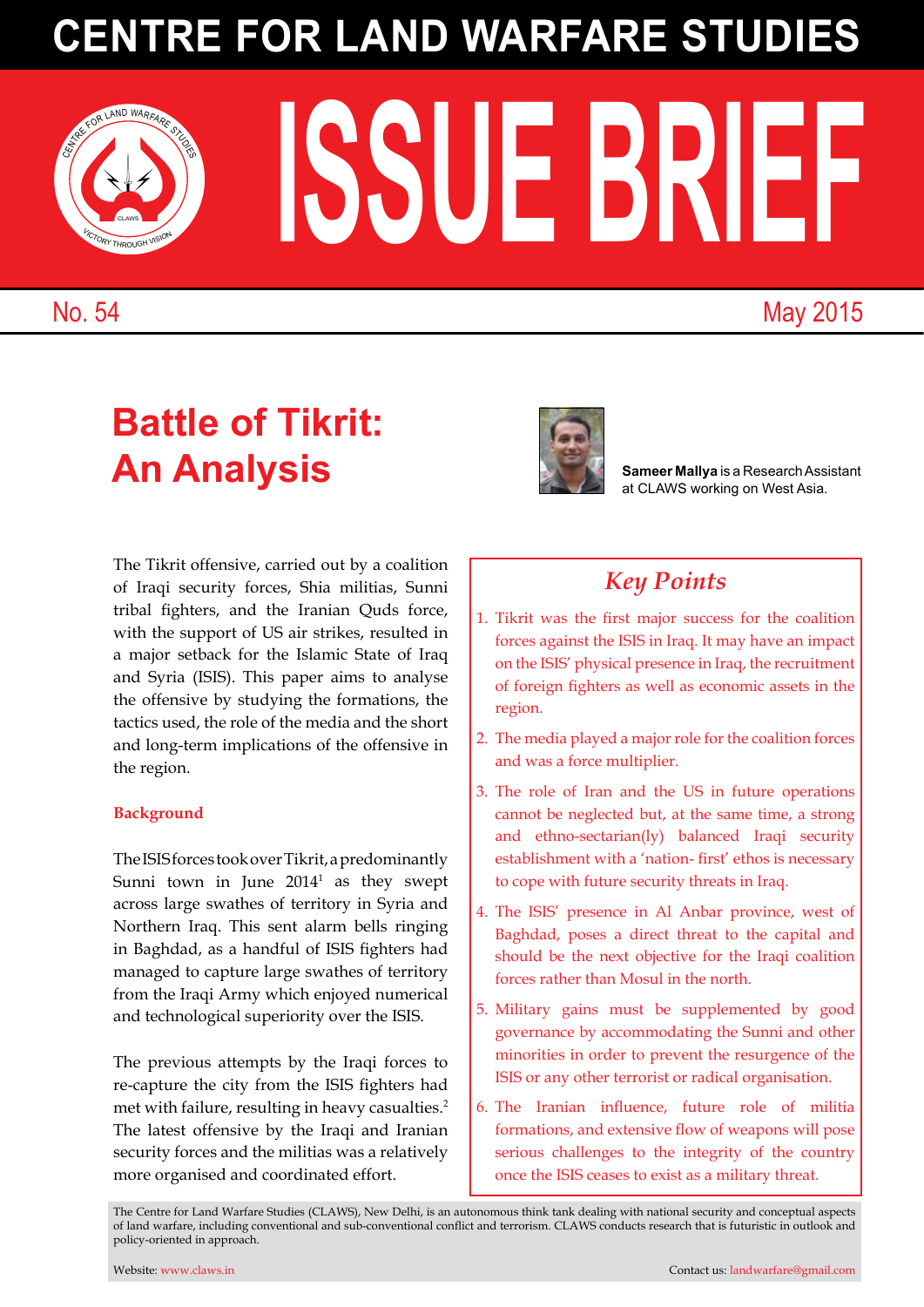

#### **Units Involved**

#### *Regular Iraqi Security Forces Formations*

The coalition forces had amassed a total strength of approximately 30,000 men. The exact distribution of the forces has been kept a secret for operational reasons; however, the Iraqi 66th Brigade<sup>3</sup> and certain elements of the Iraqi Special Operations Forces, trained and armed by the US forces, were also involved in attacks on crucial areas. Operations in the town of Al Alam, Saddam's palace, and the Shisheen district in the south of Tikrit saw actions by the Special Operations Forces. Besides these, several battalions of the Iraqi Federal Police were tasked with the rear area security operations in the towns and cities that fell to the coalition as the offensive progressed.<sup>4</sup> Iraqi fixed wing and rotary assets were also fielded to provide close air support to the ground forces.<sup>5</sup>

#### *Militia Forces*

The Shia militias numbering approximately 20,000 formed the backbone of the coalition forces. Fighters belonging to various groups like the Al-Badr Brigade, Kataib Hezbollah, Imam Ali Brigade, Asaib Ahlalhaq, etc. together formed the Popular Mobilisation Unit (PMU).<sup>6</sup>In addition, approximately 1,000 Sunni tribesmen were also part of the coalition for the Tikrit offensive.<sup>7</sup>

#### *Iranian Special Operations Forces*

The Iranian operations were planned and executed under the command of Maj Gen Qassem Suleimani, commander of the Quds Force. Small units of the Iranian Quds Force specialising in urban combat serving as 'advisers' to the militias were also involved in planning and overseeing the offensive. Some estimates also suggest the contribution of the Islamic Revolutionary Guards Ground Force by providing artillery fire as well as logistics support against the ISIS forces.<sup>8</sup>

#### **Operations**

The operations to take back Tikrit from the ISIS were launched on March 02, 2015.<sup>9</sup> The operations can be broadly divided into three phases

- Encirclement.
- Attack on the city.
- Sanitising and area domination.

#### *Encirclement*

Following textbook military strategies, the first stage of the offensive involved preventing ingress into the city by the ISIS by cutting off its supplies and reinforcements. Thus, the primary goal was blocking all the routes to Tikrit and taking control of important towns nearby which, in turn, served as a launch station to conduct the offensive in the city. The offensive was launched from three sides: north, east and south. The operations were carried out in flat terrain which enabled the Iraqi forces to make good use of the overwhelming numerical and logistical superiority they enjoyed. The initial phases saw conventional manoeuvre warfare tactics as the forces eventually succeeded in laying a siege on the city in a matter of days. The well coordinated ground assaults and superior firepower provided by the artillery units as well as the Iraqi Air Force, absent in the previously failed offensive, proved crucial for quickly neutralising the ISIS resistance in the area outside Tikrit.

It can also be argued that the ISIS concentrated the main body of its fighters in the city where the terrain suited the defender. The city was under the ISIS for more than nine months and considering its strategic relevance, a major attack on it was imminent and so the defences had been planned elaborately in advance.

#### *Assault on the City*

The urban terrain, dug in and embattled forces and extensive use of Improvised Explosive Devices (IEDs) greatly nullified the numerical superiority of the coalition forces. These served as force multipliers for the ISIS, which succeeded in inflicting heavy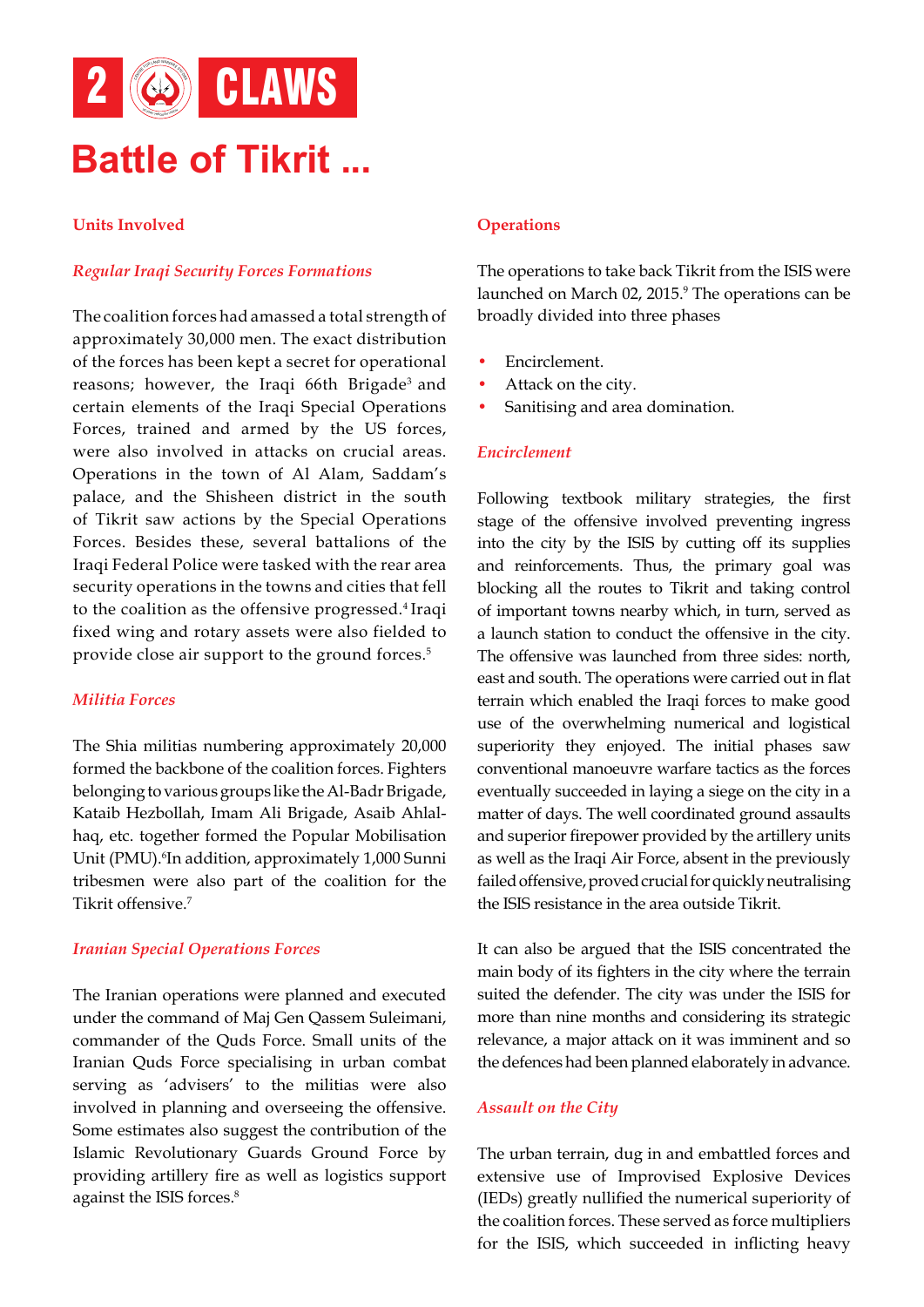

**Fig 1**



Source: K Brink, https://twitter.com/kristianbrink/status/573644043546202113/ photo/1, accessed on March 7, 2015.

casualties on the coalition forces.10 In order to prevent extensive collateral damage, the forces had to resort to close quarter engagements in built up areas involving house to house and street to street battles, denying the attacking forces an opportunity to use armour, aerial assaults or heavy artillery. Heavy machine guns were mounted on pick-up trucks or tactical vehicles to provide suppressing fire in built-up areas. Underground networks of tunnels and bunkers, $11$  sniper fire, suicide attacks and booby trapped locations and lack of specialised troops to fight in an urban set-up all combined led to the offensive proceeding at a snail's pace.

The Iranian and Iraqi forces lacked Precision Guided Munitions (PGMs) in their arsenal, leading to the request to the US for aerial intervention. It resulted in difference of opinion between the regular Iraqi forces and some of the militia leaders which led to the latter's sudden withdrawal from the field.<sup>12</sup>This, to an extent, affected the ground offensive. The US led coalition air strikes, however, proved vital as the ground assault finally gained momentum and by April 04, the Battle of Tikrit was declared a success by the government in Baghdad.<sup>13</sup>

#### *Sanitising and Area Domination*

This involved clearing some of the remaining pockets of resistance and dismantling the vast numbers of

IEDs that were planted around the city, numbering several thousands. It also involved area domination exercises as well as adopting measures to prevent an ISIS counter-attack on the city.

#### *Battle Assessment*

The exact number of fighters fielded by the ISIS is unknown. However, the casualties accounted for hint towards the number being approximately 2,000-3,000.<sup>14</sup> This indicates that the coalition forces overwhelmed the defenders

with a ratio of almost 10:1.The low capture/surrender rate indicates that either the ISIS fighters opted to offer a last ditch stand or bore the brunt of revenge killings at the hands of the militias and security forces for their brutality at Camp Speicher.<sup>15</sup> Similarly, the coalition casualty figure is unknown. But indicators like the stalled offensive, and ill-trained militias operating in an extensively rigged urban set-up all indicate that the casualty figures may be high.

#### **Media as a Force Multiplier**

While the operations were being launched on the ground and in the air over Tikrit, a parallel operation was launched on the social networking sites as well through an extensive media campaign. The Battle of Tikrit being the first major assault on the ISIS' 'Caliphate' received a lot of media attention.

#### *Iranian Media*

The Iranian media had virtually 'hijacked' the operations as an Iranian led venture and Maj Gen Qasseim Suleimani, commander of the elite Iranian Quds Force was made the face of the "Iran led" operations.<sup>16</sup> In addition to this, a lot of Iranian equipment fielded in the battle received sizeable media coverage, further reinforcing the deep Iranian involvement in the offensive.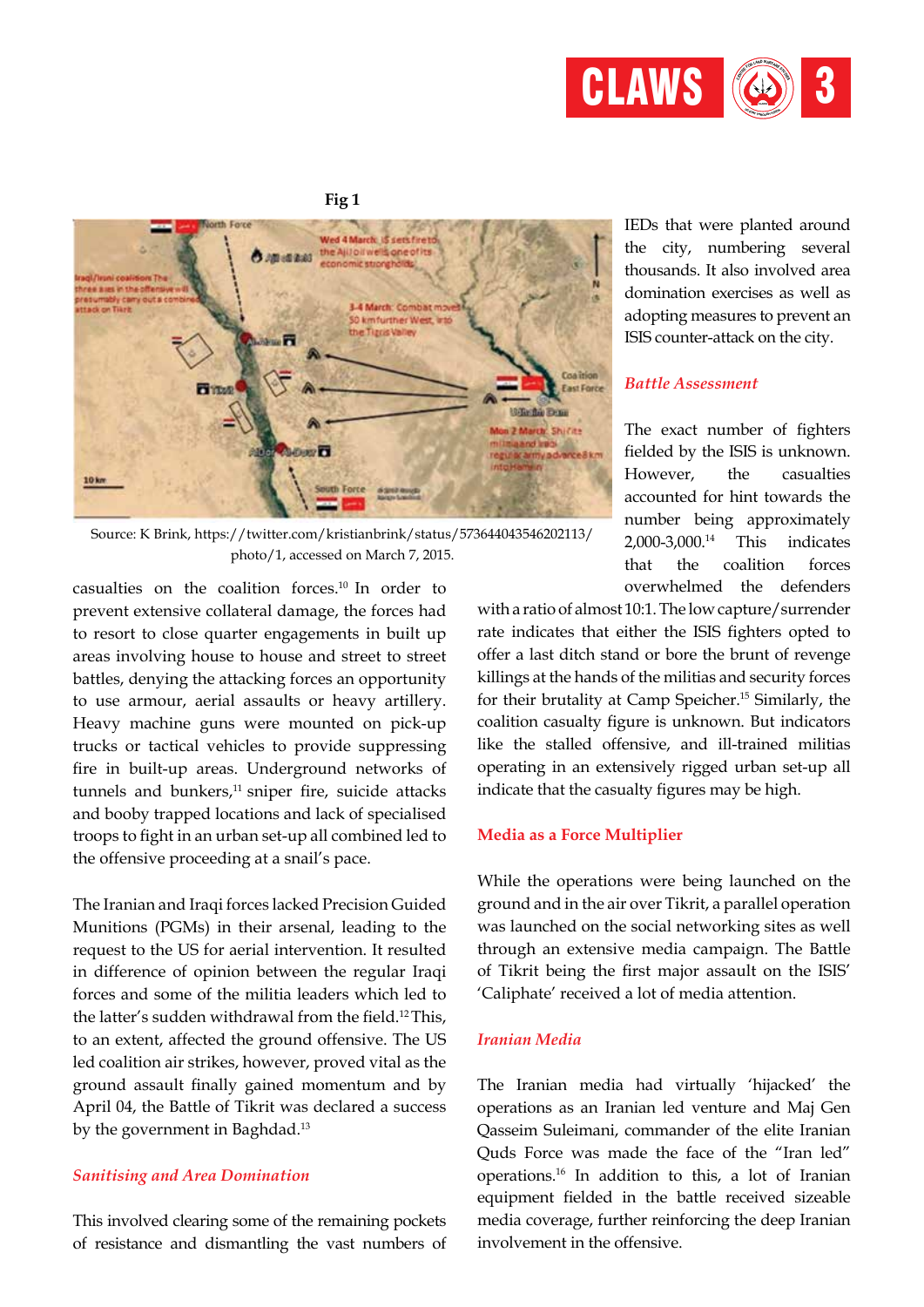

#### *Iraqi Media*

Both the Iraqi regular forces as well as the militia fighters also made extensive use of the media and allowed foreign media to cover the operations in Tikrit. The Iraqi forces did not fall short in creating their own 'rambos' with the help of the media to attract more recruits into their ranks. The regular and Special Operations Forces of Iraq were dubbed the "Golden Brigade" all over Twitter, stating their exploits on the battlefield. Extensive psychological operations were launched via the media by the display of mutilated

and dismembered bodies of ISIS fighters, extensive artillery and air assaults, $17$  etc.

#### **Immediate Consequences of the Tikrit Operations**

- The success at Tikrit has dealt a great blow to the myth of invincibility of the ISIS and with each success, the willingness of foreign fighters to join the ranks of the ISIS will certainly diminish. Oil sales were one of the main sources of ISIS funding, and an attack on Baiji refinery, a major refinery in the ISIS controlled territory, has put severe economic strain, making it difficult to fund operations.
- The success at Tikrit has been a morale booster for the operations against the ISIS in Iraq. Despite the media reports of the next target being Mosul, the largest city in the north, the best alternative is an attack on the Al Anbar province which lies to the west of Tikrit. A counter-attack on Baghdad from Anbar province will greatly stall the offensive in the north. Anbar, being one of the first Iraqi territories to fall to the ISIS, coupled with its borders with Syria, thus, presents a major threat to the capital. In addition, Anbar can be used as an additional front from which to launch an offensive into the north.

# SYRIA **AMBAI BAGHDAD** ISIS 5

**Fig 2: ISIS Area of Influence**

Source: Institute for the Study of War, International Crisis Group.<sup>18</sup>

- Despite the success, the current offensive has highlighted many loopholes in the conduct of operations, including poor coordination among the ground forces $-19$  supply lines and reinforcements arrived late at times, stalling the offensive.
- It also became clear that until the Iraqi Air Force becomes a competent force, the US support will remain crucial in future operations in Iraq.
- Most of the civilians had left Tikrit before the offensive, thus, making it relatively easy for the Iraqi forces to capture it. The ISIS in all certainty has learnt from its mistakes and may forcefully retain more civilians in the next target city, making it a hindrance in conducting operations.
- The ISIS offered stiff resistance in Tikrit, stretching the offensive to more than a month. This certainly has boosted the morale of the ISIS fighters as well. As the attacks in the north and west continue, the likelihood of resistance being stiffer is anybody's guess, pointing towards the fact that operations in Iraq may continue for the next few years.

#### **Long-Term Consequences**

#### *Governance and Sectarian Issues*

Military gains must be supplemented by good governance in order to prevent the resurgence of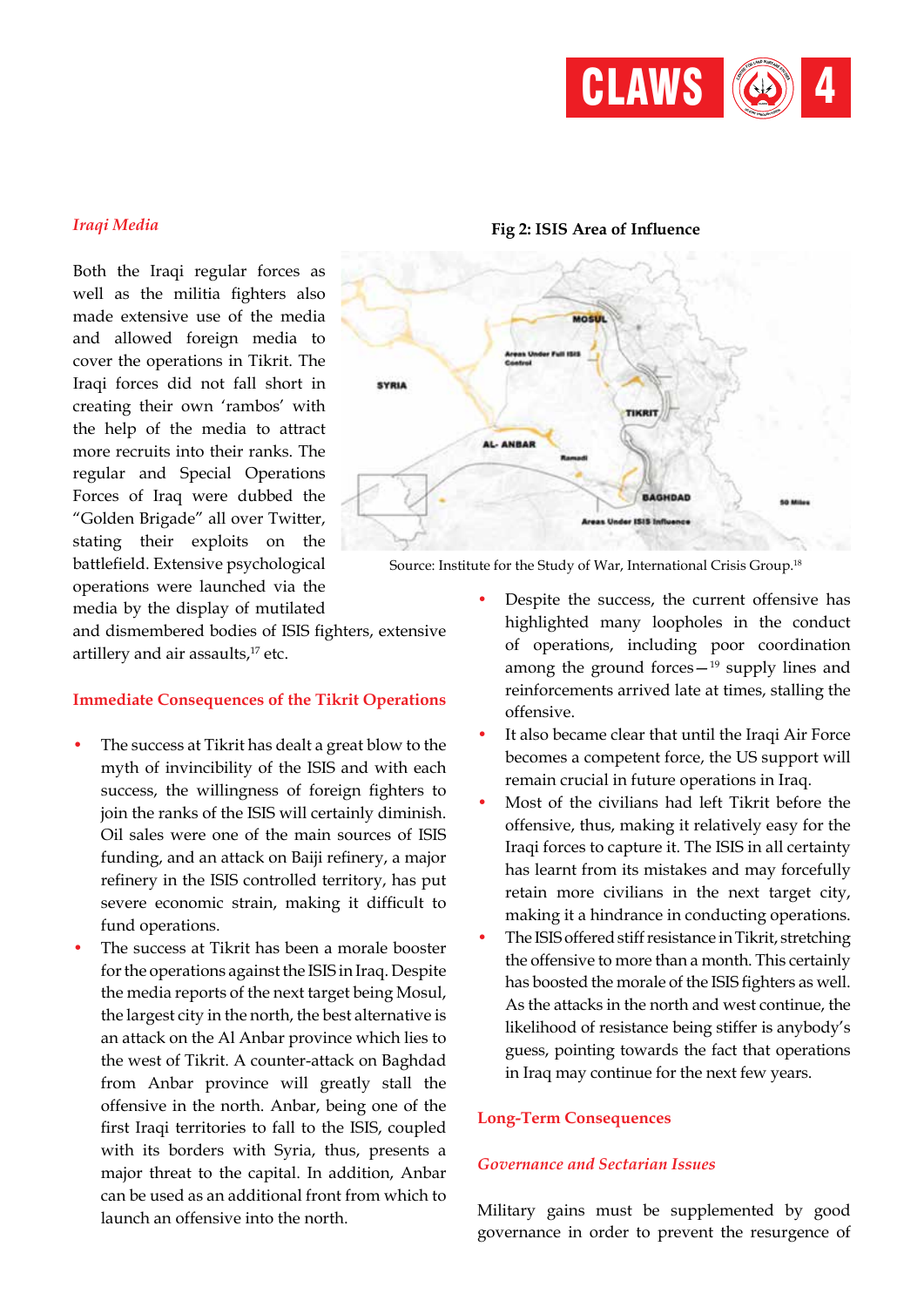

the ISIS or any other terrorist organisation. This will require adopting measures to deal effectively with sectarian strife. The local Sunni population has been uncomfortable with the presence of Shia forces in their neighbourhood and the fear of persecution looms large. The actions of the militia fighters post the operations in the city will determine the future of the trust levels among the sectarian groups. The image of the security forces as 'liberators' or as a 'national force' and not 'Shia' or 'Sunni' must be emphasised in order to deal with such a situation.

#### *Iranian Influence*

The Shia militias, belonging to various groups, formed the single largest component of the ground offensive in Tikrit and will continue to be so in the forthcoming operations in Iraq. There was a tolerance for such a formations by Baghdad as well as by the US, citing a weak Iraqi Army and refusal of the US and Western powers to deploy ground troops. Amidst all the chaos, Iran turned out to be the single largest beneficiary in the current scenario, as it was an open secret that a majority of the Shia fighters look to Iran for support. This gave Tehran unhindered influence and power in Iraq. Iran, in all likelihood, will not relinquish its power and leverage by raising a strong Iraqi Army, thereby, leaving Iraq at the mercy of Tehran for its security.

#### *Role of the US*

Keeping in mind the US' aversion to getting entangled in another Middle East crisis, Washington will possibly avoid sending 'boots on the ground' and will continue to be involved in operations against the ISIS by training the Iraqi security forces, providing logistics support, intelligence inputs and carrying out air strikes in support of ground operations. This is in line with the US' strategy of "empowering partners approach".

#### *Future of Militia Formations*

The major question remains about the future of the militias once the ISIS ceases to exist as a military threat in Iraq. Will this further fuel militancy in the country? This might be even further exacerbated when the sectarian strife is factored in. It is a valid threat as Baghdad has limited control over the militias.

Iraq does not enjoy the option of absorbing these fighters in the regular army. This might lead to the Iraqi forces again becoming a predominantly Shia force, $20$  further triggering sectarian strife in the country. The power enjoyed by various Shia militia leaders is too important for them to relinquish and they would continue to bargain hard for sizeable benefits in return for disarming.

#### *Flow of Weapons*

A sizeable chunk of the advanced weaponry supplied by the West has made its way to the militias, enabling them to carry out operations against the ISIS. Amidst all the chaos, the likelihood of keeping track of the overwhelming volumes of equipment that is being flown from the US, Europe and Asia is very difficult. In the short to mid-term, in all probability, they may enable the militias to carry out insurgency in Iraq and beyond. The increasing engagements against the ISIS are providing the fighters with 'hands-on experience,' gravely hampering the fragile security of the region.

#### **Conclusion**

The Battle of Tikrit was a much needed boost to the morale of the Iraqi forces which have faced some serious reversals against the ISIS since 2014. It is a major step in the larger strategy drawn up to defeat the ISIS by attacking its recruitment channels, territory and economic installations. Despite the fact that the coalition formed for the Tikrit offensive coupled with the US air campaign, attained success, a strong and balanced Iraqi security establishment is necessary in the longterm, with a 'nation first' ethos being the primary motto. Military gains ought to be supplemented by good governance, catering to the relevant demands of the Sunni minority in order to prevent the rise of extremist elements in Iraq.